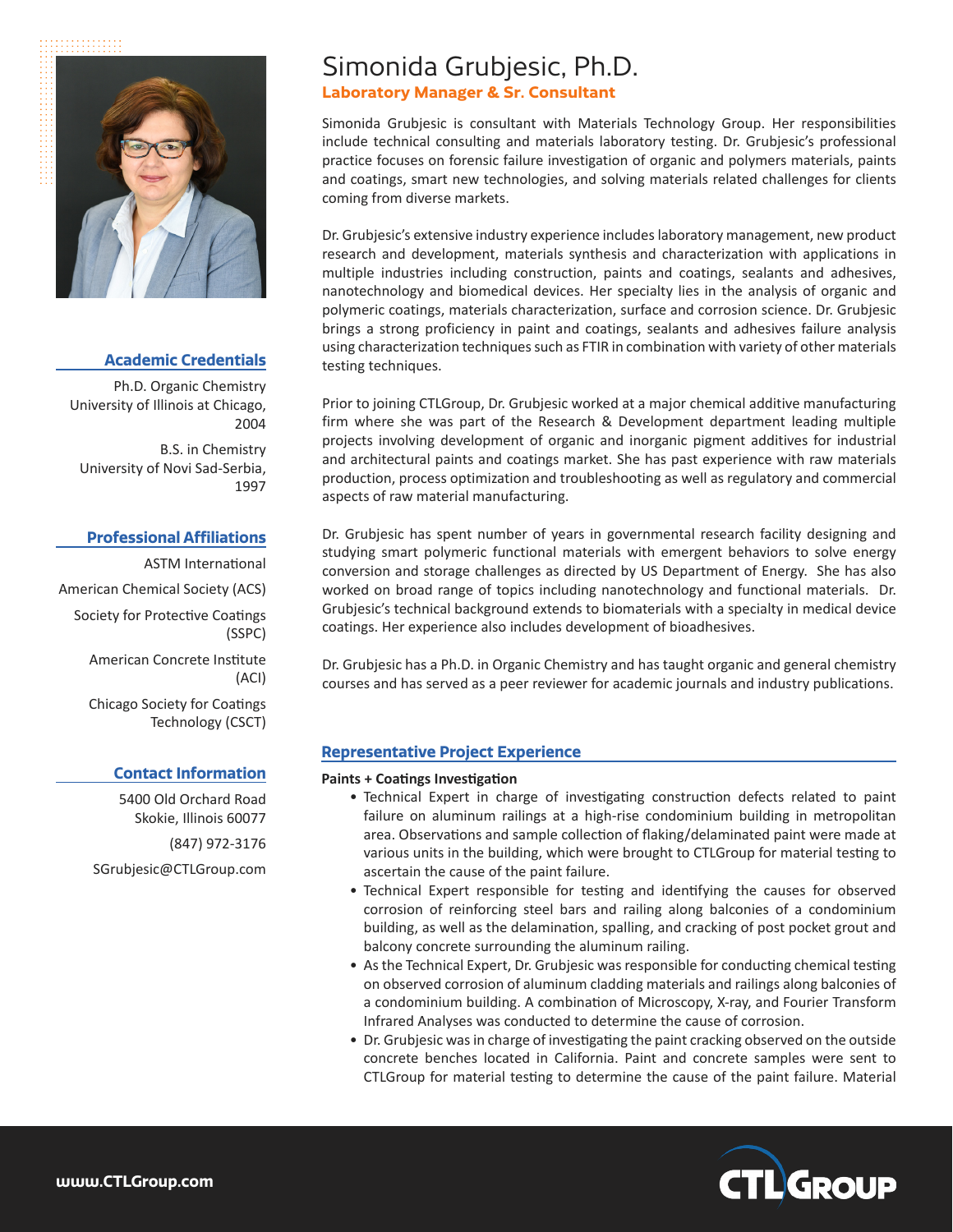**Simonida Grubjesic, Ph.D.**

evaluation using Microscopy and Fourier Transform Infrared Analyses was performed during the investigation.

• As the Technical Expert, Dr. Grubjesic was in charge of investigating the premature failure of a multi component traffic membrane located in Canada. The Fourier Transform Infrared Analyses was conducted to determine the possible cause of membrane failure.

#### **Materials Failure Investigation**

- Dr. Grubjesic was the Technical Expert responsible for evaluating samples from a residential concrete foundation where cracking was observed. The concrete mix design and cored samples condition was examined using chemical and petrographic techniques to determine the source of the concrete foundation cracking.
- Dr. Grubjesic was the Technical Expert responsible for determining the type and amount of polymer content in mortar used to attach a stone veneer to the outside facade of an educational facility, which was displaying deterioration. Standard materials characterization techniques like Fourier Transform Infrared Analyses and Thermogravimetric Analysis were utilized in this forensic investigation.
- Chemical and microscopic evaluation of the grout employed in an ongoing repair and maintenance of a strategic Dam in Middle East was conducted by CTLGroup. Dr. Grubjesic was the Technical Expert responsible for performing chemical analyses and extraction of organic components present in grout in order to assess the bulk chemistry of the grout in combination with X-ray studies and pH determination to determine carbonation and relative ages of grout samples collected from the dam.

#### **Litigation + Consulting**

- Dr. Grubjesic was the Technical Expert for a raw material manufacturer in food and supplements industry evaluating the materials testing reports and manufacturer's certificate of analysis documentation to support the client's dispute over the alleged compromised edible oil-based product quality upon storage.
- Dr. Grubjesic provided consulting services in the evaluation of the source, nature and environmental hazards of the organic materials spill discovered at the construction site.
- Dr. Grubjesic provided testing and consulting services for a US based client that had to change tall manufacturer for an organic chemical raw material. The client's analytical laboratory did not support the type of testing needed to qualify the new production source. Dr. Grubjesic designed a new testing protocol to aid the clients QA efforts.

## **Publications**

Tiu, B.D.B.; Grubjesic, S. et al. Improved Corrosion Protection Due to Organic Corrosion Inhibitors in Waterborne Paint Coatings, J. Coatings Tech, August 2016.

Grubjesic, S.; Tarjan, D.; Toussaint, A. Zinc-free Protection in Waterborne Coatings, Welt der Farben, 2016.

Grubjesic, S.; Lee, B.; Seifert, S.; Firestone, M.A. Preparation of self-supporting cell architecture mimic by water channel confined photocrosslinking within a lamellar structural hydrogel. Soft Matter, 7, 9695-9705, 2011.

Edelstein, A.; Fink, D.; Musch, M.; Valuckaite, V.; Zaborina, O.; Grubjesic, S.; Firestone M. A.; Matthews, J. B.; John, C.; Alverdy, J. A. Protective effects of nonionic tri-block copolymers on bile acid mediated epithelial barrier disruption, Shock, 36, 451-457, 2011.

Grubjesic, S.; Firestone, M.A. Cytoskeleton-mimetic reinforcement of self-assembled N,N' dialylimidazolium ionic liquid monomer by copolymerization. Macromolecules, 42, No.15, 5461-5470, 2009.

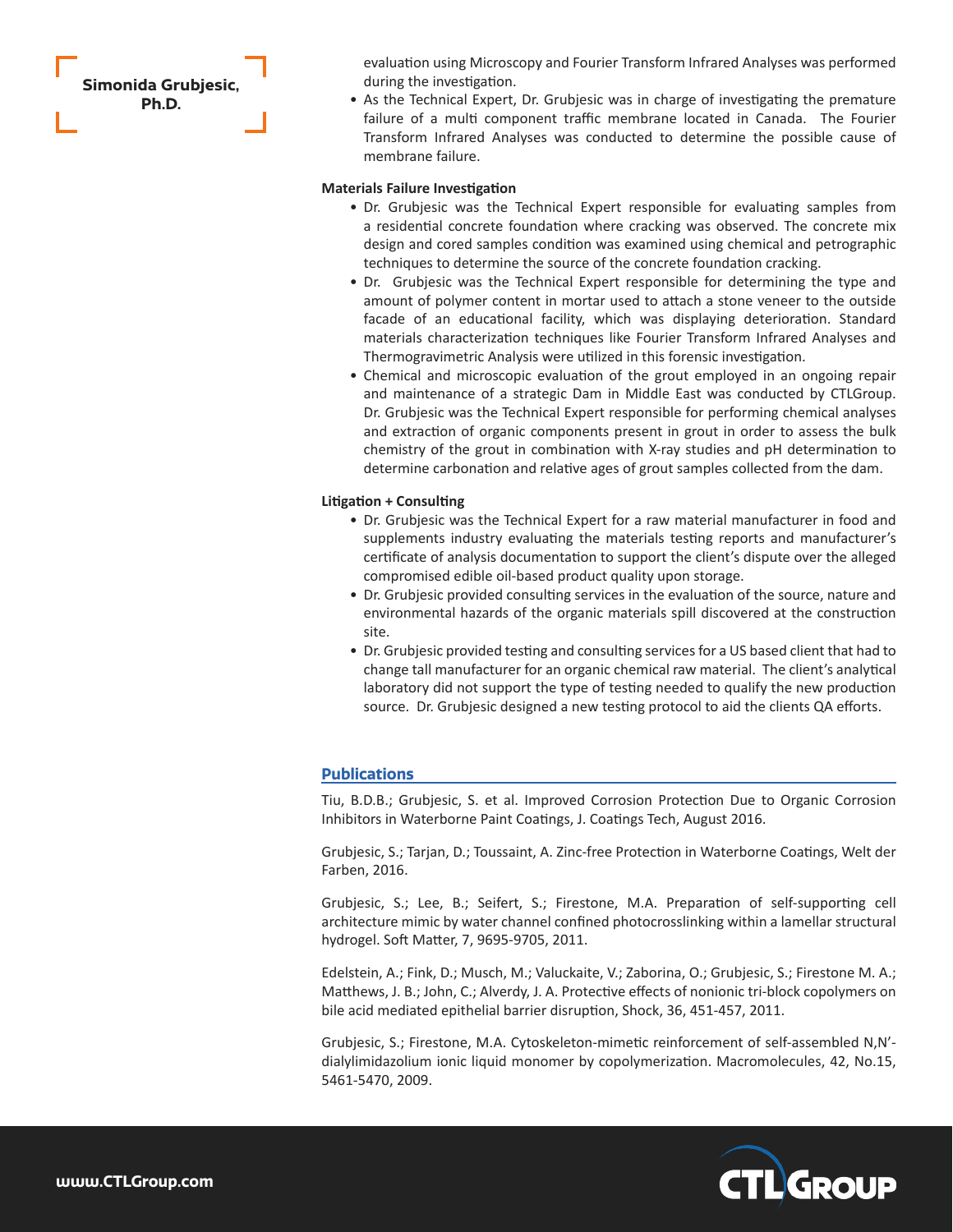# **Simonida Grubjesic, Ph.D.**

Green, O.; Grubjesic S.; Lee, S.; Firestone, M.A. The Design of Polymeric Ionic Liquids for the Preparation of Functional Materials, Polymer Reviews, 49, 339–360, 2009.

Moriarty, R.M.; Grubjesic, S.; Surve, B. C; Chandersekera, S.N.; Prakash, O.: Naithani, R. Synthesis of Abyssinone II and related compounds as potential chemopreventive agents. European, Journal of Medicinal Chemistry, 41, 263-267, 2006.

Grubjesic, S.; Dalsin, J.L.; Fang, F.; Szleifer, I.; Messersmith, P.B. Adsorption of non-fouling polymers functionalized with mussel adhesive protein mimetic peptides: computational predictions and experimental observations. Polymer Preprints, 46, No.1, 116-117, 2005.

Li, Y.; Grubjesic, S.; Nikolic, D.; Kosmeder, J. W. Moriarty, R.M.; Pezzuto, J. M.; van Breemen, R.B. In vitro assessment of intestinal permeability and hepatic metabolism of 4'-bromoflavone, a promising cancer chemopreventive agent. Xenobiotica, 34, No. 6, 535-47, 2004.

Nikolic, D.; Li, Y.; Chadwick, L. R.; Grubjesic, S.; Schwab, P.; Metz, P.; van Breemen, R. B. Metabolism of 8-prenylnaringenin, a potent phytoestrogen from hops (Humulus lupulus), by human liver microsomes. Drug Metabolism and Disposition, 32, 272-279, 2004.

Grubjesic, S.; Moriarty, R. M.; Pezzuto, J. M. Aromatase inhibitors. Expert Opinion on Therapeutic Patents, 12, 1647-1661, 2002. Review

#### **Books**

Pezzuto, J.M.; Kosmeder II, J.W.; Park, E.J.; Lee, S.K.; Cuendet, M.; Gills, J.; Bhat, K.; Grubjesic, S.; Park, H.-S.; Mata-Greenwood, E.; Tan, Y.M.; Yu, R., Lantvit, D.D.; Kinghorn, A.D. Characterization of natural product chemopreventive agents. Cancer Chemoprevention, 3-37, 2005.

## **Presentations**

Grubjesic, S. Materials Testing Used in Coatings Failure Investigations, CP 2018 Industry Technical Seminar, Minnetonka, Minnesota, 2018.

Grubjesic, S. Analytical Laboratory Techniques Used in Coatings Investigations, CP 2018 Industry Technical Seminar, Elk Grove, Illinois 2017.

Grubjesic, S. Inorganic and Organic Corrosion Inhibitors for High Performance Coatings, CH Erbsloh Coatings Conference, Moscow, Russia, 2016.

Grubjesic, S. Striving for Optimal Corrosion Resistance in Waterborne Paint Systems. Western Coatings Show, Las Vegas, NV, 2015.

Grubjesic, S., Firestone, M.A. Polymeric Nanostructured Hydrogels as Biomembrane Patches, 280-2, Pittcon, Chicago, IL, 2009.

Grubjesic, S., Firestone, M.A. Ionic Liquid-Derived Nanostructured Polymers As Membrane Protein Scaffolds, Postdoctoral Research Symposium, Argonne National Laboratory, Argonne, IL, 2008.

Grubjesic, S.; Dalsin, J. L..; Messersmith, P. B. Synthesis of catecholic amphiphiles for TiO2 surface modification. 231st ACS National Meeting, Atlanta, GA, 2006.

Fan, X.; Sherman, D.; Grubjesic, S.; Lee, H.; Messersmith, P. Block Copolymer Brush-Ag Hybrid Thin Films by Surface-Initiated Polymerization for Antimicrobial and Antifouling Surfaces, MRS SpringMeeting, San Francisco, CA, 2006.

Grubjesic, S.; Dalsin, J. L.; Fang, F.; Szleifer, I.; Messersmith, P. B. Adsorption of non-fouling polymers functionalized with mussel adhesive protein mimetic peptides: computational